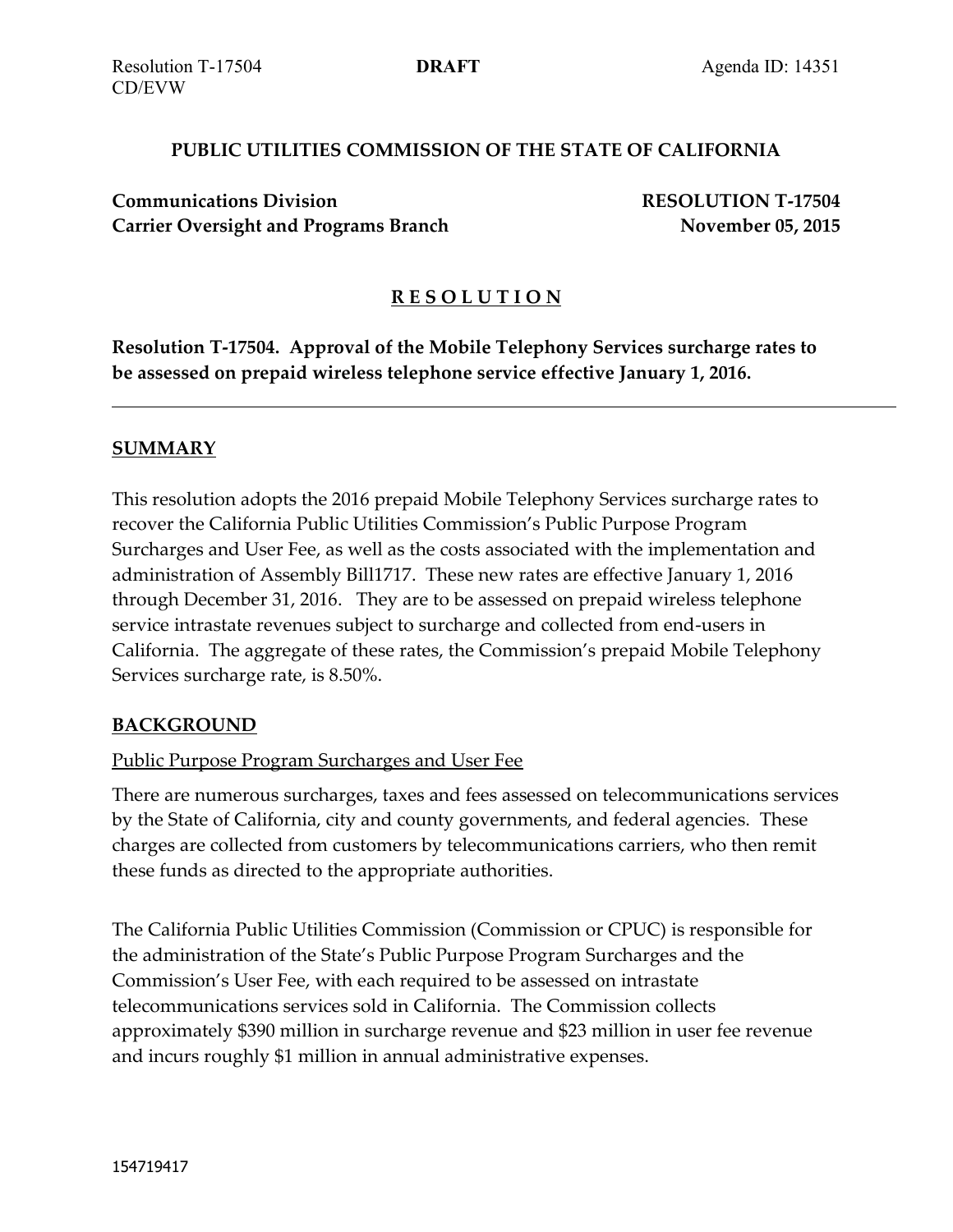$\overline{a}$ 

There are presently six Commission mandated telecommunications all-end-user surcharges supporting various telecommunications public purpose programs in California. The all-end-user surcharge rates vary from program to program and are adjusted periodically based on the forecasted demand of the programs. These surcharges are generally assessed by carriers as a percentage of a customer's bill. After collection by the carrier, the surcharges are remitted to the Commission.

The Commission's Public Purpose Program Surcharges are set forth in Public Utilities (P.U.) Code Sections 270 to 281<sup>1</sup> and includes the following six programs:

- **Universal Lifeline Telephone Service (ULTS):** provides discounted home phone and cell phone services to qualified households.
- **Deaf and Disabled Telecommunications Program (DDTP):** provides telecommunications devices to deaf or hearing impaired consumers.
- **California High Cost Fund-A (CHCF-A):** provides subsidies to 13 small local exchange carriers (LECs) for providing telephone service to residential customers in rural high-cost areas.
- **California High Cost Fund-B (CHCF-B):** provides subsidies to carriers of last resort (COLRs) for providing telephone service to residential customers in rural high-cost areas.
- **California Teleconnect Fund (CTF):** provides a 50% discount on select communications services to schools, libraries, hospitals, and other non-profit organizations.
- **California Advanced Services Fund (CASF):** supports the deployment of broadband facilities and adoption of broadband services in unserved and underserved areas through project specific grant funding.

Sections 405 to 410 set forth the User Fee the Commission is authorized to assess on intrastate telecommunications services. The CPUC collects the annually-established user fee from all telephone corporations providing services to end users within California. Revenues collected in the form of this fee fund the Public Utilities Commission Utilities Reimbursement Account, which provides the Commission's operating budget. The amount to be paid by each telecommunications corporation is determined by multiplying the User Fee factor by end-user intrastate telecommunications service revenues.

<sup>&</sup>lt;sup>1</sup> All section references hereafter are to the Public Utilities Code unless otherwise stated.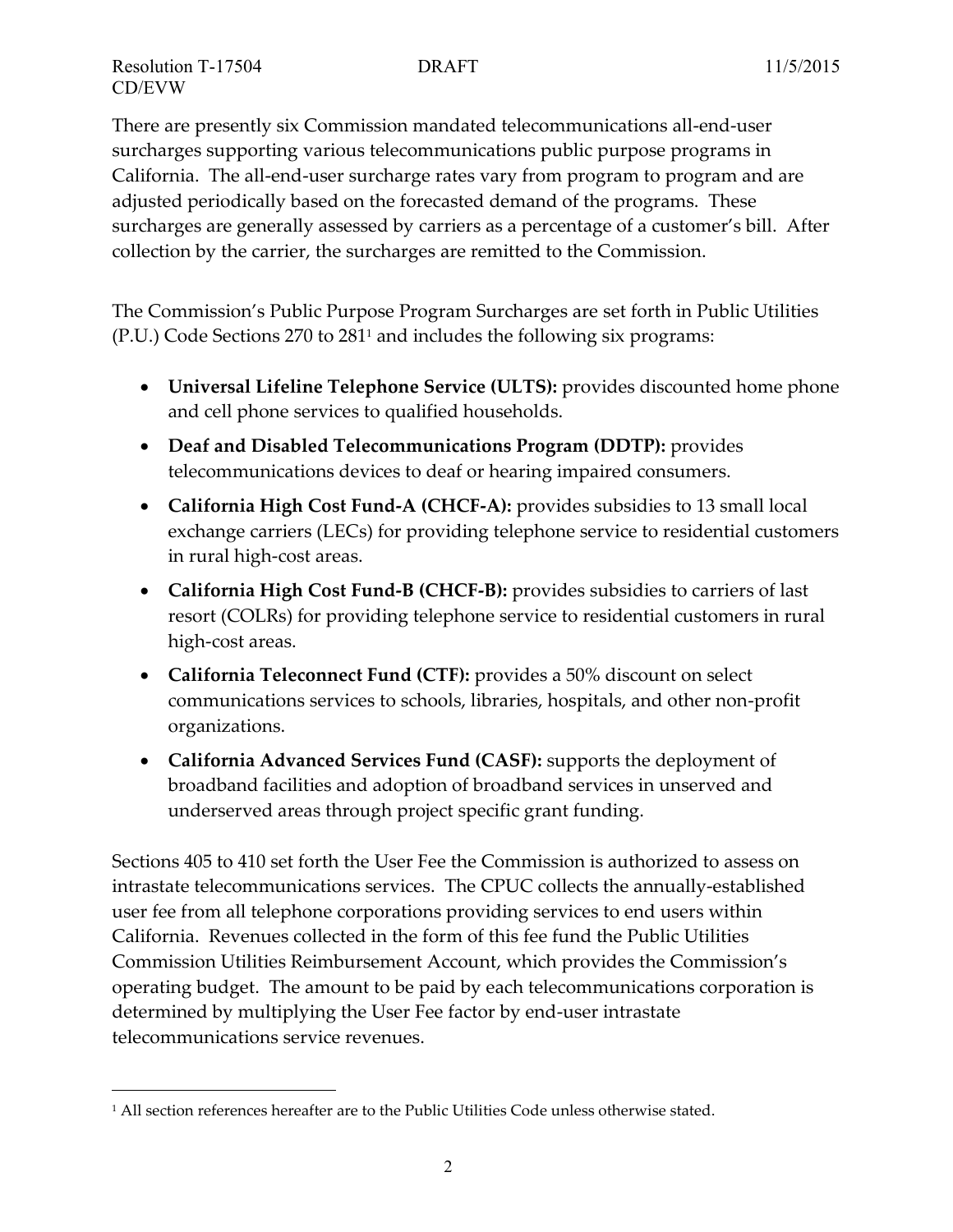Assembly Bill 1717

"The Prepaid Mobile Telephony Services Surcharge Collection Act" (The Act) was enacted by Assembly Bill 1717, (Chapter 885, Statutes 2014, Perea). <sup>2</sup> The Act creates an entirely new point-of-sale mechanism for the collection and remittance of the taxes and fees assessed on prepaid wireless telephone service $^3$ . This new mechanism collects the following charges:

- Commission Public Purpose Program Surcharges,
- Commission User Fee,
- Emergency Telephone Users (911) Surcharge, and
- Local utility user taxes (UUT).

The Act aggregates the surcharges, taxes and fee listed above and creates the new prepaid Mobile Telephony Services (MTS) surcharge<sup>4</sup> that is required to be imposed on prepaid wireless telephone services in lieu of the individual fees. The Act becomes effective January 1, 2016 and remains in effect until January 1, 2020.

For those sales defined as **"indirect," <sup>5</sup>** or sales transacted by a third party retailer, the Act creates a new collection, reporting and remittance process. That new process requires the prepaid MTS surcharge to be collected at the point of sale by the third party retailer, rather than by the telephone corporation, as previously required. The retailer then must report and remit those monies collected from customers to the Board of Equalization (BOE), less 2% of the MTS surcharge revenue the retailer collected. The 2% is to compensate the retailer for its duties to collect, report, and remit the MTS surcharge to the BOE.

The Act also permits the BOE to recover its costs of administration and collection of the MTS surcharge from the agencies and localities for which it has collected revenues. The BOE is to allocate those expenses, on a pro-rata basis, dependent on the amount of fee revenue it has collected for that agency. Lastly, the BOE is required to remit the

<sup>&</sup>lt;sup>2</sup> Added Section 319 to the Public Utilities Code and added and or modified multiple sections of the Revenue and Taxation Code relating to telecommunications.

<sup>&</sup>lt;sup>3</sup> Referred to in AB1717 as prepaid mobile telephony services

<sup>4</sup> "Prepaid MTS surcharge", "MTS surcharge", "prepaid Mobile Telephony Services surcharge" and "MTS" all have the same meaning.

<sup>5</sup> An indirect sale includes, any sale made at a third party retailer not affiliated with or acting as an agent of the, telephone corporation or VoIP provider.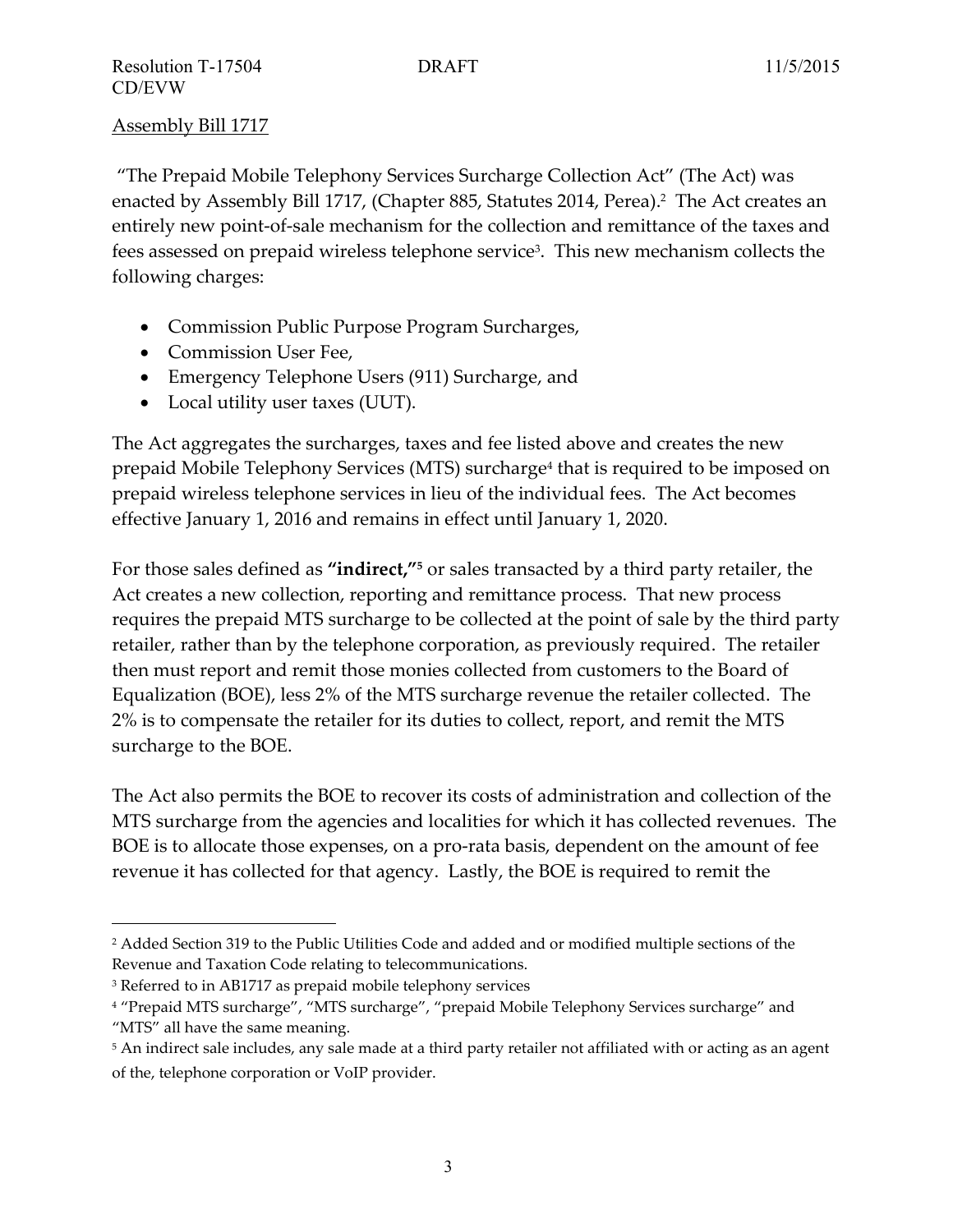resulting funds to the appropriate agency or local jurisdiction for whom they were collected.

For those monies due to the Commission, the BOE is required to deposit funds into the Prepaid MTS PUC Account. The Commission is then responsible to disperse those monies to the individual public purpose program and user fee accounts that it administers.

The Act requires the MTS surcharge to be assessed on all prepaid wireless services. For those sales that are **"direct,"<sup>6</sup>** or sales transacted directly with the prepaid wireless carrier, telephone corporations must continue to collect and remit the individual fees to the appropriate state agency or locality as is currently required. The telephone corporation will therefore remit the Emergency Telephone Users (911) Surcharge to the Office of Emergency Services and the Local utility user taxes (UUT) to the local jurisdiction.

The telephone corporation providing prepaid wireless service will directly remit to the Commission the public purpose program surcharges and user fee at MTS rates (e.g., 8.50% for 2016). More specifically, the Act requires carriers to report direct prepaid wireless intrastate revenue subject to surcharge and remit the accompanying fees and to report total prepaid wireless service revenue. It also provides the Commission with authority to require any other reporting it determines is necessary.

# Prepaid Wireless Market

 $\overline{a}$ 

The Act does not apply to the sale of wireline, VoIP, post-paid wireless, or any other type of telecommunications services sold in California. Therefore, only being applicable to prepaid wireless telephone services, the new prepaid MTS surcharge will be applied to about 13% of the telecommunications revenue subject to its surcharges and fees, according to the Commission's most recent data.

However, as shown in Chart 1 below, 77% of prepaid wireless sales are transacted via a direct sale with the telephone corporation from which services are to be provided. This means that the vast majority of prepaid customers are likely purchasing their services

 $6$  A direct sale is one made by the provider, or its agent, to the end user. This would include online sales, sales through a telephone corporation or VoIP provider's Interactive Voice Response or customer service channel, sales over an enabled handset, or sales at a retail location owned or controlled by the telephone corporation or VoIP provider, or the agent of same.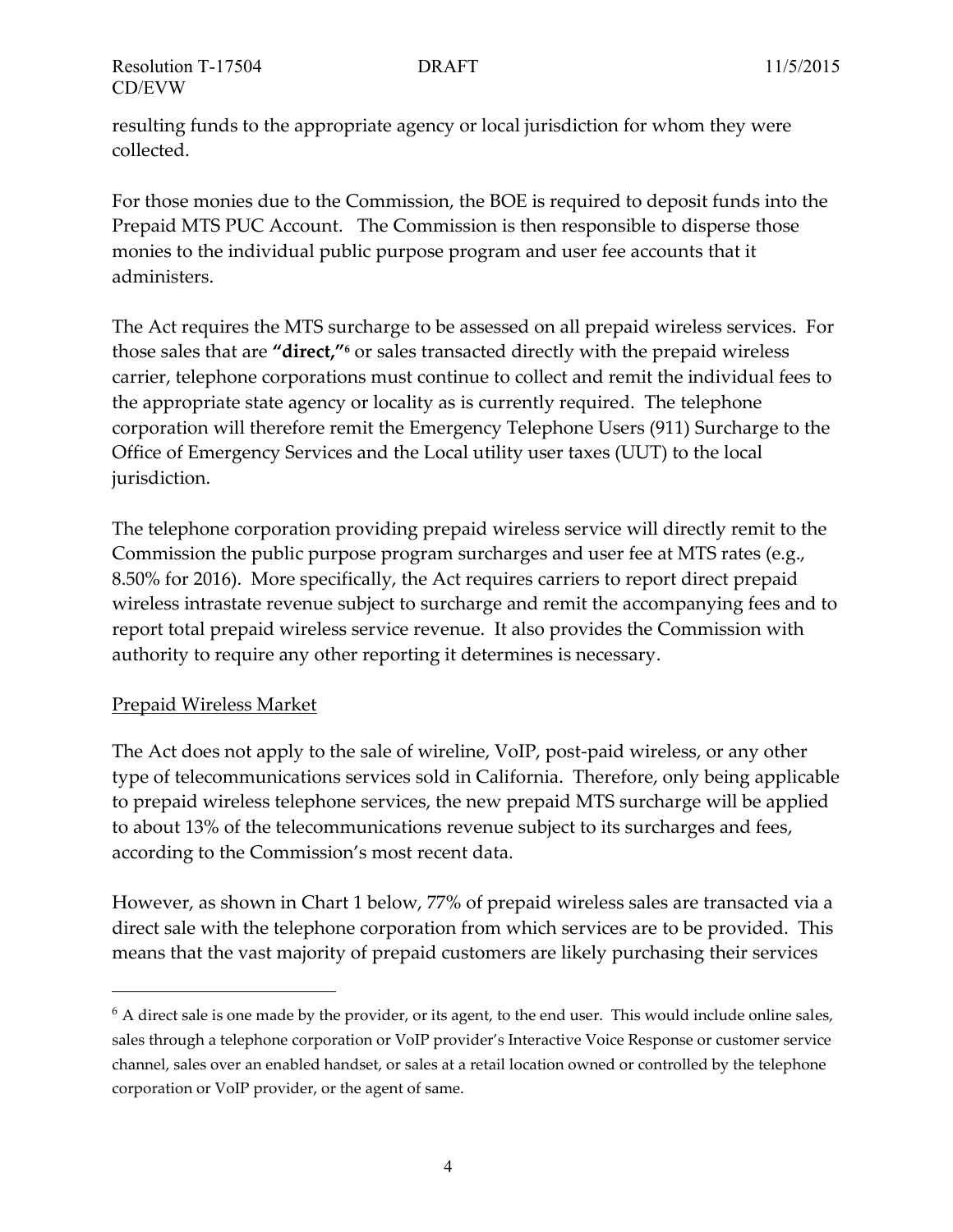by automatic billing, online, over the phone or by another means that is administered by the telephone corporation. Most prepaid wireless customers are therefore not purchasing prepaid wireless phone cards at a third party retailer to procure services.

As discussed, a lesser part of the prepaid wireless market, namely 23%, is transacted at a third party retailer. This is the market segment that the new MTS surcharge collection and remittance process was designed to collect from. According to 2014 data, 7 indirect sales annually account for about 3% of those surcharges and fees collected by the Commission from telephone corporations and VoIP providers.

# **Chart 1: California Telecommunications Market by Service and Sales Type**

| Market Percentage by Service Type |                     |                |  |  |  |
|-----------------------------------|---------------------|----------------|--|--|--|
| Service                           | % of market segment | % of all Telco |  |  |  |
| All Telco                         | 100%                | 100%           |  |  |  |
| Non Wireless                      | 55%                 | 45%            |  |  |  |
| Wireless                          | 45%                 | 55%            |  |  |  |
| % of wireless-Postpaid            | 76%                 | 42%            |  |  |  |
| % of wireless-Prepaid             | 24%                 | 13%            |  |  |  |
| % of Prepaid-Direct Sale          | 77%                 | 10%            |  |  |  |
| % of Prepaid-Indirect Sale        | 23%                 | 3%             |  |  |  |

# DISCUSSION

 $\overline{a}$ 

# Calculating the MTS Surcharge

The Act requires the Commission to start the calculation of the new prepaid MTS surcharge rates, which will become effective on January 1, 2016, by October 1, 2015, to post notice of the proposed rates by October 8, 2015, and to notify the BOE and Office of Emergency Services of the rates, as well as the method used for calculation. The Commission will thereafter start the calculation of the new MTS surcharge rates by October  $1<sup>st</sup>$  and post notice by October  $8<sup>th</sup>$  of subsequent years, until the Act becomes inoperative in 2020.

The Act directs the Commission to prepare a resolution, or other public document, to provide public notice of the proposed MTS rates and to adopt the proposed rates. In response to this requirement, this resolution provides the methodology and specific calculations used to arrive at the new prepaid MTS surcharge rates for 2016. The

<sup>7</sup> Data derived from the CPUC's TUFFS and User Fee Filing System and wireless carrier data requests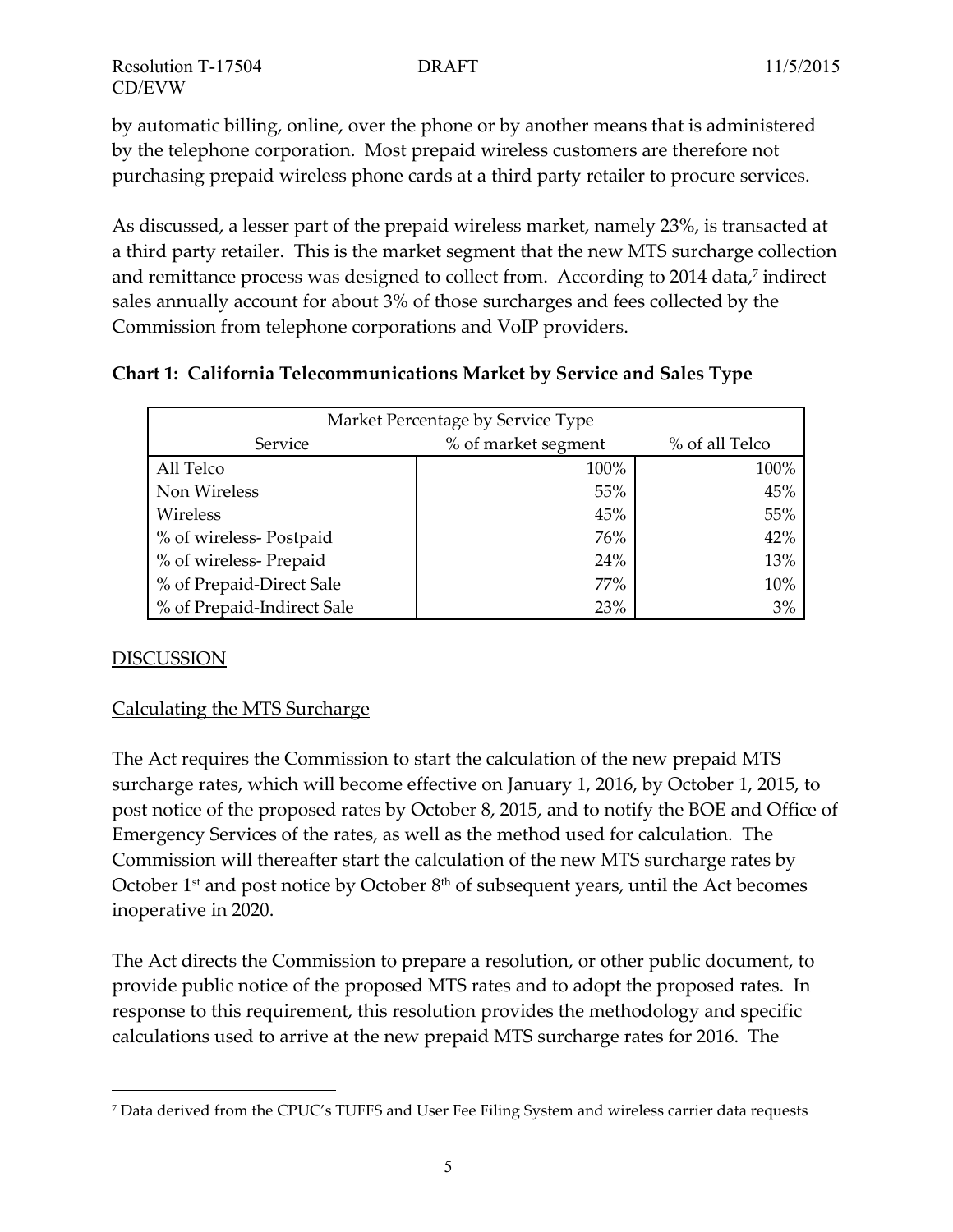proposed rates are to be assessed on the sale of intrastate prepaid wireless telephone services in California.

Although the Act shifts certain surcharge collection activities to the BOE, due to the bifurcation of the collection and remittance process for surcharges and user fees between prepaid wireless services and all other services, the Act has resulted in increased costs and administrative activity for the Commission. The State has authorized the CPUC to hire additional staff and develop new systems and business processes for the special MTS surcharge. This includes, but is not limited to, at least two new processes, one for those fees required to be remitted directly by prepaid wireless carriers and another for those funds collected by the BOE.

The prepaid MTS surcharge rates are inevitably different from the current public purpose program and user fee rates, as they must also recover the current program costs, as well as the additional cost to administer the MTS surcharge. These additional costs include both the BOE and Commission related expense of implementing and administering the new MTS surcharge, as well as compensation to third party retailers.

# **MTS Expenses Subject to Recovery**

Due to the new requirements imposed by the Act, the Commission's additional expenses resulting from the implementation and administration of the Act total more than \$4.4 million. These new costs are subject to recovery through the 2016 prepaid MTS surcharge. They include, but are not limited to, new staffing resources in the Commission's fiscal, communications, audit, legal and information technology sections, as well as modifications to the Commission's electronic surcharge payment system and the Telecommunications and User Fee Filing System (TUFFS). More detailed information about the MTS surcharge expenses are provided in the Commission's Budget Change Proposal for Fiscal Year 2015/2016. 8

As previously discussed, for the indirect sale of prepaid wireless services, retailers are responsible to report and remit the MTS surcharges collected to the BOE. The BOE is then responsible to remit those monies to the appropriate state and local agency for whom they have been collected. Those agencies for which the BOE collects fees and surcharges under the new MTS process include the Commission for its surcharges and user fee, the Office of Emergency Services for the Emergency Telephone Users (911) Surcharge and Local governments for their Local utility user taxes. The BOE's expenses

<sup>8</sup> CPUC MTS Budget Change Proposal for Fiscal Year 2015-2016.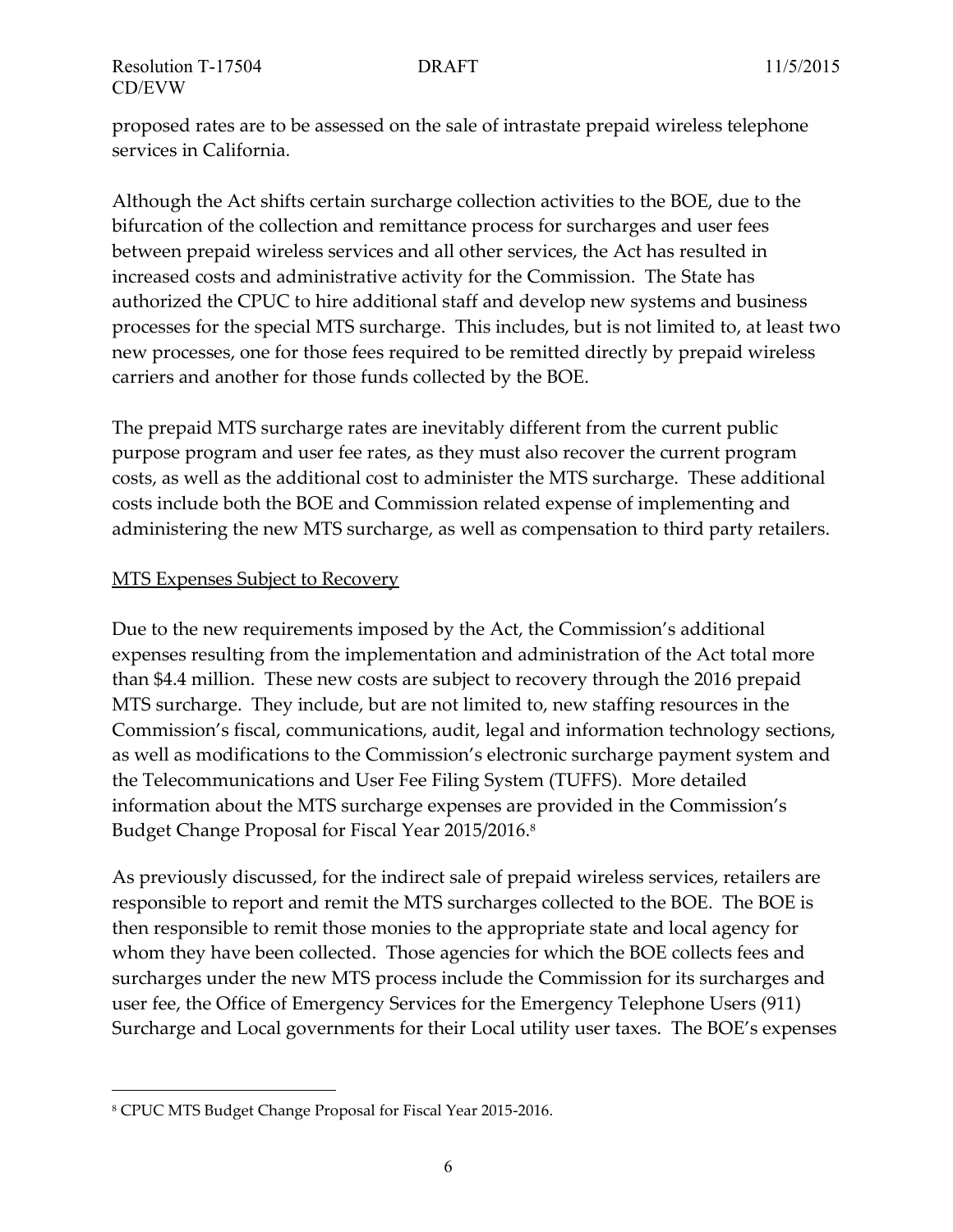related to this collection are to be allocated to each agency for which the BOE collects the MTS surcharge, based on each agency's pro-rata share of the MTS revenues.

As identified in its Budget Change Proposal for Fiscal Year 2015/2016, 9 the BOE estimates its total MTS surcharge administration and collection expenses will be \$5.733 million in 2016. As shown in Chart 2, based on the estimated surcharge and fee revenue to be collected by BOE through the MTS surcharge (from indirect sales at third party retailers), the Commission estimates its pro-rata share of BOE's administrative expenses at present rates to be 42.6610%, for a total of \$2,445,558.

|  | Chart 2: Projected MTS Surcharge Revenue Collected by the BOE |  |  |  |  |  |  |
|--|---------------------------------------------------------------|--|--|--|--|--|--|
|--|---------------------------------------------------------------|--|--|--|--|--|--|

| Prepaid Wireless Fee Revenue -from indirect sales          |              |         |  |  |  |  |
|------------------------------------------------------------|--------------|---------|--|--|--|--|
| <b>Agency and Fees</b><br><b>Fee Revenue</b><br>Percentage |              |         |  |  |  |  |
| Emergency Telephone Users (911) Surcharge                  | \$2,961,801  | 3.96%   |  |  |  |  |
| CPUC Public Purpose Program Surcharges                     | \$31,868,974 | 41.71%  |  |  |  |  |
| <b>CPUC User Fee</b>                                       | \$710,832    | 0.95%   |  |  |  |  |
| Local utility user taxes (UUT)                             | \$39,878,078 | 53.38%  |  |  |  |  |
| Total                                                      | \$74,708,853 | 100.00% |  |  |  |  |

The last expense item the Commission's MTS surcharge rates must recover is the retailer compensation. The Act compensates those third party retailers who sell prepaid wireless telephone services. The Act provides that a retailer may retain 2% of the MTS surcharge revenues collected as compensation for collecting, reporting and remitting the MTS surcharge to the BOE. Direct sales are not subject to the 2% retailer compensation. The Commission estimates its share of the third party retailer compensation for those services sold via an indirect sale will total approximately \$637,379, or 2% of \$32,579,806, <sup>11</sup> in CPUC fee revenue collected.

The Commission therefore estimates that the total expense it will incur as a result of implementation and administration of the prepaid MTS surcharge in 2016 to be \$7,495,678, as shown in the Chart 3 below. This is the amount subject to recovery in the 2016 MTS surcharge rates.

<sup>9</sup> BOE MTS Budget Change Proposal for Fiscal Year 2015-2016

<sup>&</sup>lt;sup>10</sup> The addition of surcharges at 41.71% plus user fees at 0.95% equals a total of 42.66%. This is the CPUC's percentage of BOE's expenses.

<sup>11</sup> Estimated total of revenue collected by BOE on behalf of the CPUC at the current surcharge and user fee rates. The percentage assessed at the current rates is 8.07%.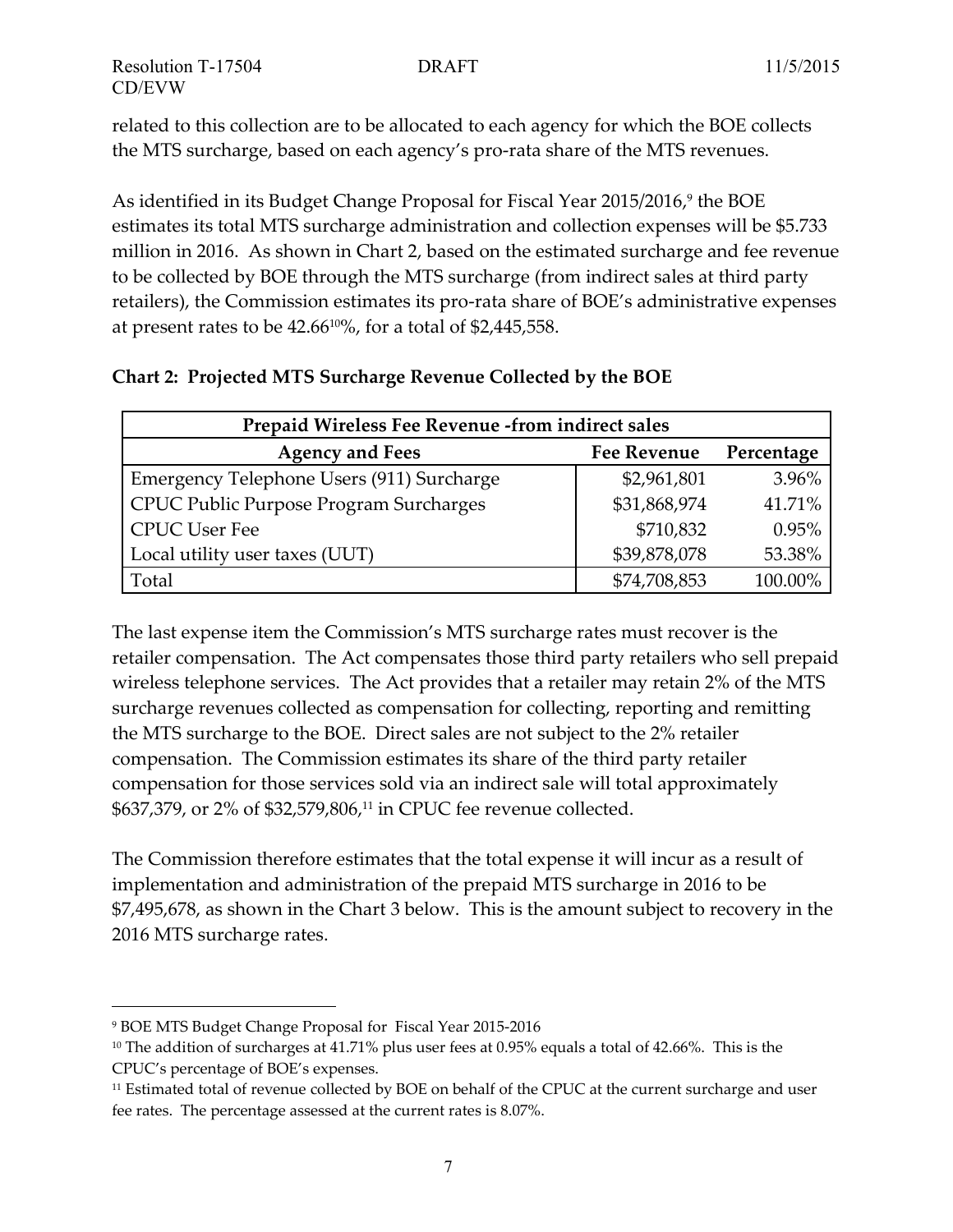| <b>MTS Surcharge Expenses</b> |             |  |  |  |
|-------------------------------|-------------|--|--|--|
| Source<br>Amount              |             |  |  |  |
| <b>CPUC</b>                   | \$4,412,741 |  |  |  |
| <b>BOE</b>                    | \$2,445,558 |  |  |  |
| Retailer                      | \$637,379   |  |  |  |
| Total                         | \$7,495,678 |  |  |  |

# **Chart 3: Expenses Subject to Recovery in the Commission's MTS Surcharge rates**

# Prepaid Wireless Billing Base

Establishing the Commission's telecommunications public purpose program surcharge and user fee rates has traditionally only required the identification of California's total intrastate billing base from which surcharges are to be assessed. However, unlike the standard surcharge and user fee rates, the new MTS surcharge is only to be assessed on prepaid wireless telephone service revenues. Therefore, in establishing the billing base subject to the new MTS surcharge, the Commission identified the sub-set of the intrastate telecommunications market that represents pre-paid wireless revenues subject to surcharge in California. As identified in the Chart 4 below, in 2014, prepaid wireless accounted for \$1,725,862,016 of the California telecommunications market revenue subject to surcharge.

|  | Chart 4:  California Intrastate Telecommunications Revenue Subject to Surcharge |  |  |
|--|---------------------------------------------------------------------------------|--|--|
|  |                                                                                 |  |  |

| <b>Telco Revenue by Service Type</b>  |                  |  |  |  |  |
|---------------------------------------|------------------|--|--|--|--|
| <b>Service</b>                        | Revenue          |  |  |  |  |
| All Telco                             | \$13,013,919,694 |  |  |  |  |
| Non Wireless                          | \$5,883,845,280  |  |  |  |  |
| Wireless                              | \$7,130,074,414  |  |  |  |  |
| Postpaid Wireless                     | \$5,404,212,398  |  |  |  |  |
| <b>Prepaid Wireless</b>               | \$1,725,862,016  |  |  |  |  |
| Direct Sale-Prepaid wireless          | \$1,330,955,270  |  |  |  |  |
| <b>Indirect Sale-Prepaid Wireless</b> | \$394,906,746    |  |  |  |  |

The prepaid wireless billing base estimate is derived from 2014 surcharge payment and revenue reporting data collected by the Commission through TUFFS in conjunction with additional information provided by prepaid wireless telephone corporations in response to Commission data requests.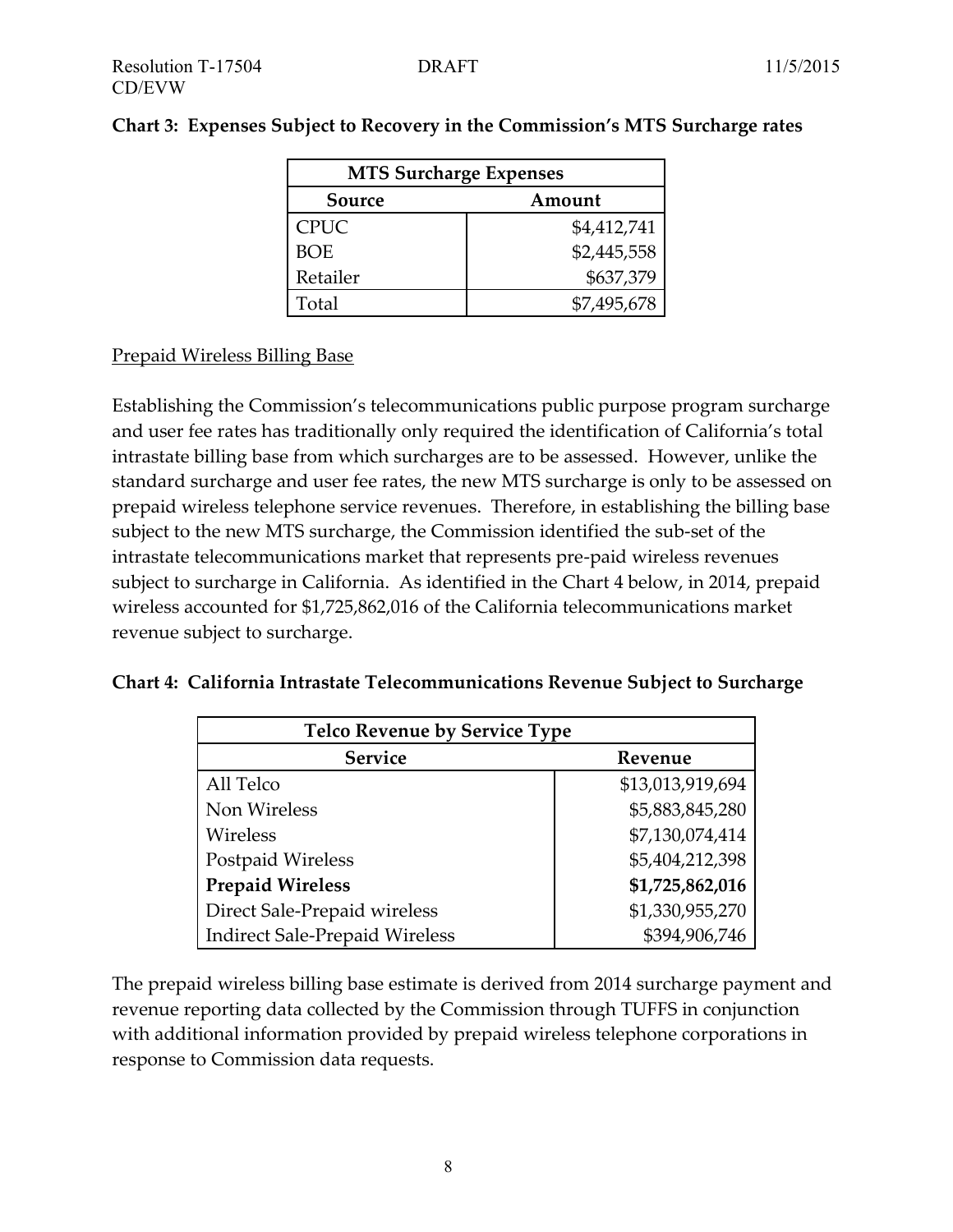# MTS Surcharge Rates

 $\overline{a}$ 

The current rates of the six public purpose program surcharges and user fee are listed in Chart 5, column (b) below. The surcharge rates vary from program to program, and are adjusted periodically in response to over or under collection, changes in program demand or projected changes in expenses or revenues. These rates do not include recovery of the expenses related to implementation or administration of the MTS surcharge. The resolutions approving these surcharge rates<sup>12</sup> and the user fee<sup>13</sup> can be found on the Commission's website.

The MTS rates shown below in column (c) of Chart 5 reflect the adjustments to the standard surcharge rates and user fee. These adjustments to the standard rates are necessary to recover the additional \$7,495,678 expense directly related to implementation and administration of the new prepaid MTS surcharge. To arrive at the additional MTS increment per program, the new MTS costs were allocated based on the Commission adopted program budgets for each of the public purpose programs and the user fee.

The 2016 prepaid MTS surcharge and user fee rates listed below in column (d) shall be assessed on prepaid wireless telephone service revenues subject to surcharge in California from January 1, 2016 through December 31, 2016. The aggregate of these rates, the Commission's MTS surcharge rate, is 8.50%. This rate does not include either the Emergency Telephone Users (911) Surcharge or the Local utility user taxes, which must also be assessed as part of the greater MTS surcharge. The total MTS surcharge will be calculated and posted by the BOE prior to January 1, 2016.

<sup>12</sup> <http://www.cpuc.ca.gov/PUC/Telco/Consumer+Information/surcharges.htm>

<sup>13</sup> <http://www.cpuc.ca.gov/PUC/Telco/Information+for+providing+service/userfee.htm>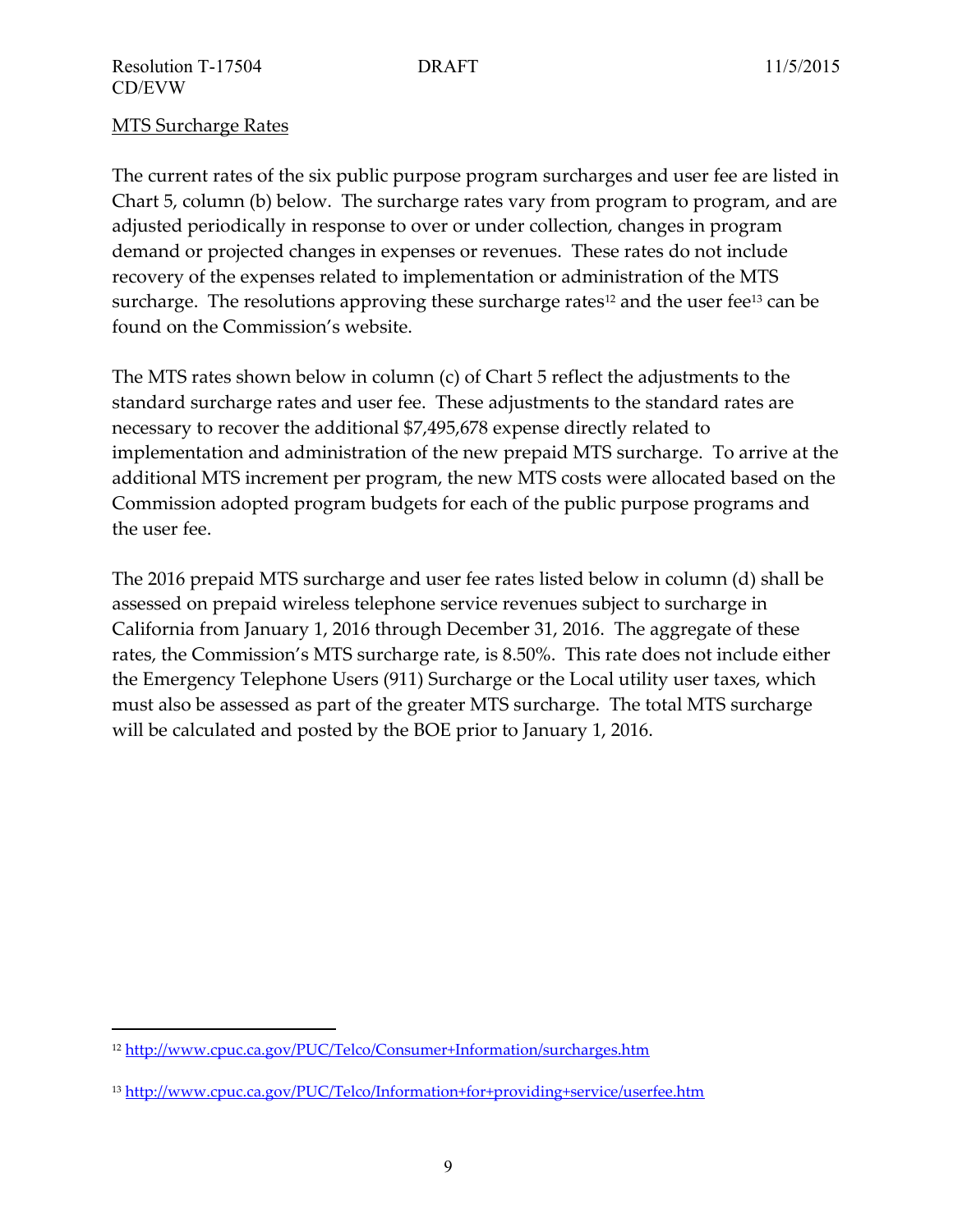| 2016 CPUC MTS Surcharge and User Fee Rates                       |                |           |       |     |       |  |
|------------------------------------------------------------------|----------------|-----------|-------|-----|-------|--|
| <b>CPUC Program</b>                                              | MTS Rates 2016 |           |       |     |       |  |
| (a)                                                              | (b)            | $+$       | (C )  | $=$ | (d)   |  |
| Universal Lifeline Telephone<br>Service (ULTS)                   | 5.50%          | $\pm$     | 0.18% | $=$ | 5.68% |  |
| Deaf and Disabled Telecom-<br>munications Program (DDTP)         | 0.50%          | $\ddot{}$ | 0.03% | $=$ | 0.53% |  |
| California High Cost Fund-A<br>(CHCF-A)                          | 0.35%          | $\ddot{}$ | 0.04% | $=$ | 0.39% |  |
| California High Cost Fund-B<br>(CHCF-B)                          | $0.00\%$       | $+$       | 0.03% | $=$ | 0.03% |  |
| California Teleconnect Fund<br>(CTF)                             | 1.08%          | $+$       | 0.09% | $=$ | 1.17% |  |
| <b>California Advanced Services</b><br>Fund (CASF)               | 0.46%          | $\ddot{}$ | 0.04% | $=$ | 0.50% |  |
| <b>California Public Utilities</b><br><b>Commission User Fee</b> | 0.18%          | $+$       | 0.03% | $=$ | 0.21% |  |
| Total                                                            | 8.07%          | $+$       | 0.43% |     | 8.50% |  |

# **Chart 5: California Telecommunication Surcharge and User Fee Rates**

#### MTS Surcharge Reporting and Remittance for Direct Sales

The MTS surcharge monies from direct sales are due in accordance with the Commissions surcharge and user fee reporting and remittance rules. Therefore, reporting and remittance schedules, late payment fees, reporting and remittance methods and any other rules that specify these and/or other requirements of how, when and where to remit and report surcharges and user fees will apply to all prepaid MTS surcharges and user fees due directly to the Commission.

Furthermore, the Act makes explicit the obligations of telephone corporations offering prepaid wireless telephone services. It directs carriers to report direct prepaid wireless intrastate revenue subject to surcharge and then remit the accompanying fees. The Act also requires carriers to report total prepaid wireless service revenue to the Commission $^{14}$  and authorizes the Commission to specify those reports it may require. $^{15}$ 

Therefore, in accordance with Commission Decision 98-01‐023 and General Order 153 (11.4), surcharge monies must be reported and remitted no later than 40 days following

<sup>14</sup>Public Utilities Code Section 319 (5)(f-h)

<sup>15</sup> Section 42010 of the Revenue and Taxation Code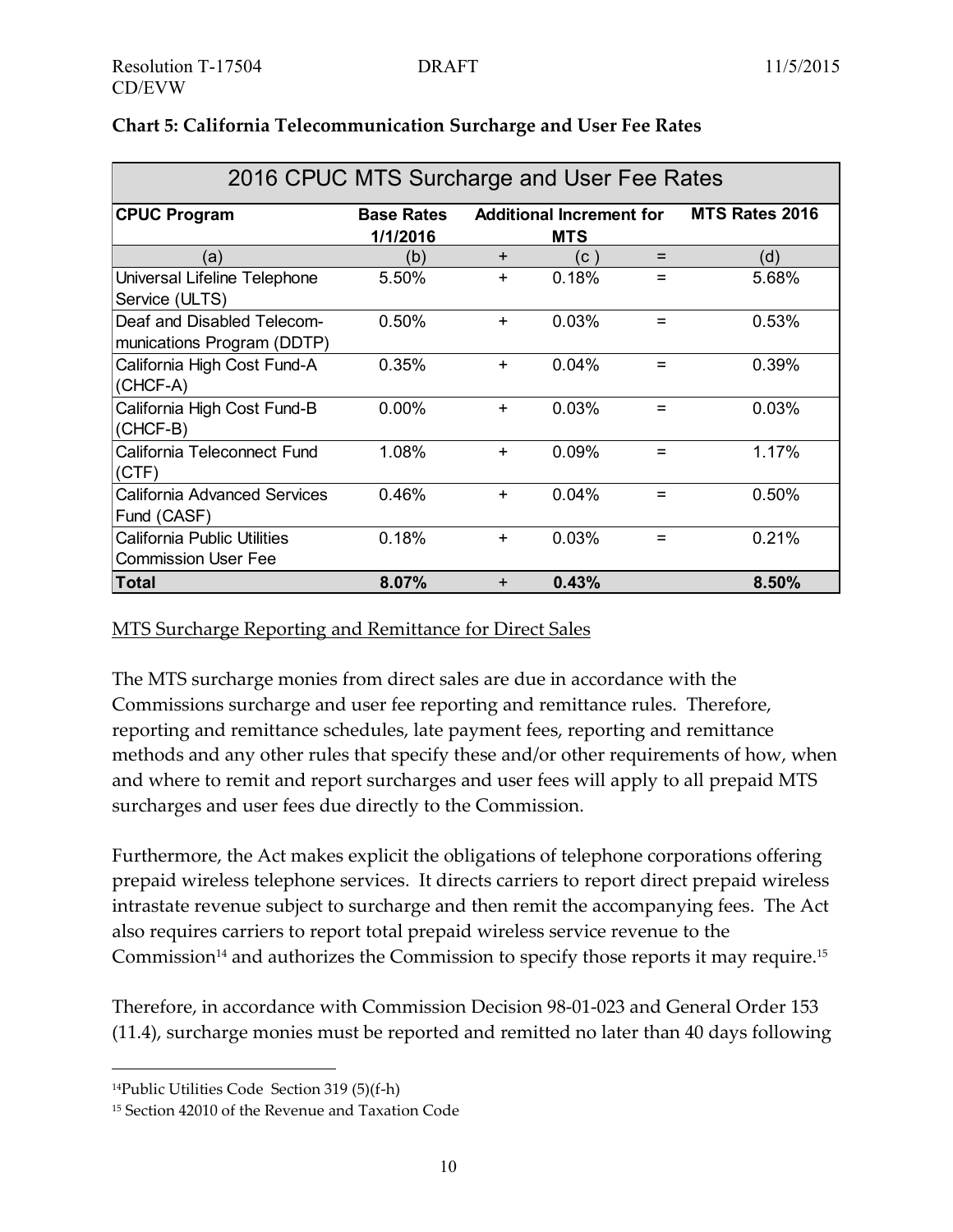the close of the reporting period. Carriers that report and/or remit directly the surcharge monies after the due date will be assessed a penalty equal to an annual interest rate of 10%. The penalty is to be assessed on the surcharge amount due, including any adjustments, starting from the 41st day after the close of the reporting period to the date that the carrier reports or surcharge monies are remitted, whichever is later. Additional instructions regarding how to use the online system to report and remit payments can be found in the TUFFS and EFT payment system user guides on the Commission's website.<sup>16</sup>

The User Fee amounts due as part of the MTS surcharge will continue to follow the reporting and remittance rules as established in Section 405. Therefore, telephone corporations providing prepaid wireless telephone services are required to remit the User Fee amount due on a quarterly basis by the 15th of April, July, October, and January. User Fees remitted later than 30 days after the reporting period continue to be subject to a penalty of up to 25%.

All reporting and remittances are subject to audit verification by the Commission or Commission designee(s). <sup>17</sup> Carriers are expected to maintain data for at least five (5) calendar years, unless specifically authorized otherwise by a CPUC order or a director's letter. Carriers that are 90 days or more in arrears in reporting and remitting surcharges, or 30 days for user fees, may be subject to administrative or judicial collection actions and/or revocation of their authority to operate in California.

#### Customer Notice of the MTS surcharge

#### **Notice**

 $\overline{a}$ 

The Commission shall require any telephone corporation offering prepaid wireless telephone service to provide customer notice of the new MTS surcharge prior to implementation. This will be necessary to eliminate potential confusion over the new charges, and to assure prepaid wireless customers are not surprised by potentially significant cost increases.

Prepaid wireless telephone service providers shall therefore notify customers on or before December 1, 2015 of the new MTS surcharge rates. This notice shall include, at a minimum, the following information:

<sup>16</sup> <http://www.cpuc.ca.gov/PUC/Telco/Information+for+providing+service/Surcharge+Remittance.htm>

 $17$  PU Code Section 274, "commission may on its own order, whenever it determines it to be necessary, conduct financial audits"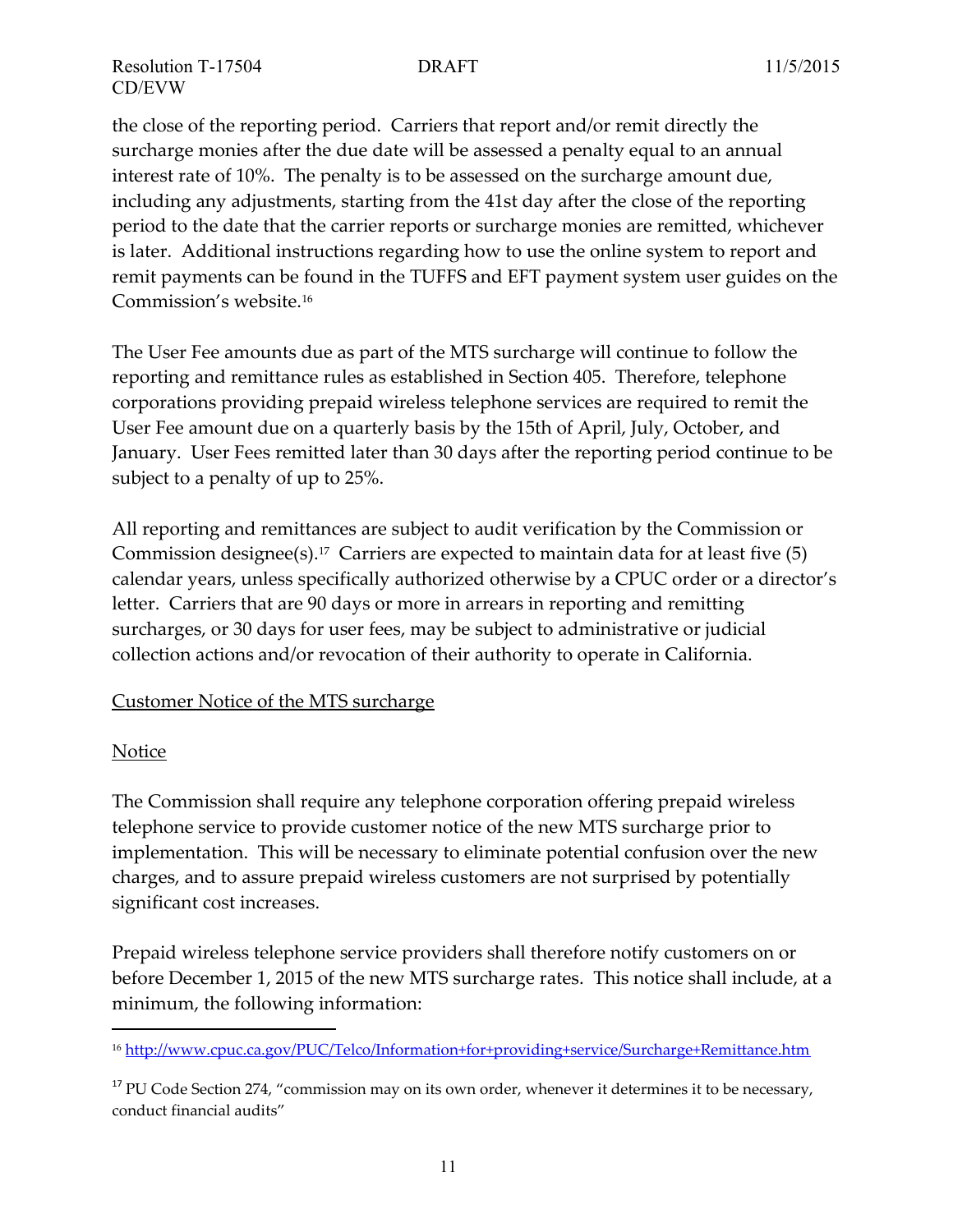- An explanation of the new MTS surcharge, which shall make clear that these charges only apply to prepaid wireless telephone service.
- The customer's prepaid MTS surcharge rate on January 1, 2016.
- The estimated impact to the customer's bill with the new charges.
- A customer service number from which the customer can request more information and an explanation of the estimated calculation.

# Disclosure

Surcharges and user fees are to be disclosed on a customer's bill as separately stated line items. 18 Likewise, Section 42010 (3)(i) of the Act requires that,

The amount of the combined prepaid MTS surcharge and local charges shall be separately stated on an invoice, receipt, or other similar document that is provided to the prepaid consumer of mobile telephony services by the seller, or otherwise disclosed electronically to the prepaid consumer, at the time of the retail transaction.

Therefore, a telephone corporation shall assure that beginning January 1, 2016; all transactions for the purchase of prepaid wireless telephone service include the assessment and explicit disclosure of the MTS surcharge as a separately stated line item.

# **COMMENTS**

Public Utilities Code section 311(g)(1) requires that a draft resolution be served on all parties, and be subject to a public review and comment period of 30 days or more, prior to a vote of the Commission on the resolution. A draft of today's resolution was distributed for comment to utilities and other interested parties.

# **FINDINGS**

 $\overline{a}$ 

1. There are a number of surcharges, taxes and fees assessed on telecommunications services by the State of California, city and county governments, and federal agencies.

<sup>&</sup>lt;sup>18</sup> Existing California law requires telephone corporations to identify on subscribers' bills the amount and nature of the surcharge for the DDTP. Public Utilities Code  $\S 2881(g)$ . By decision, the PUC has extended this requirement to other surcharges. *See, e.g.,* PUC Decision 96-10-066.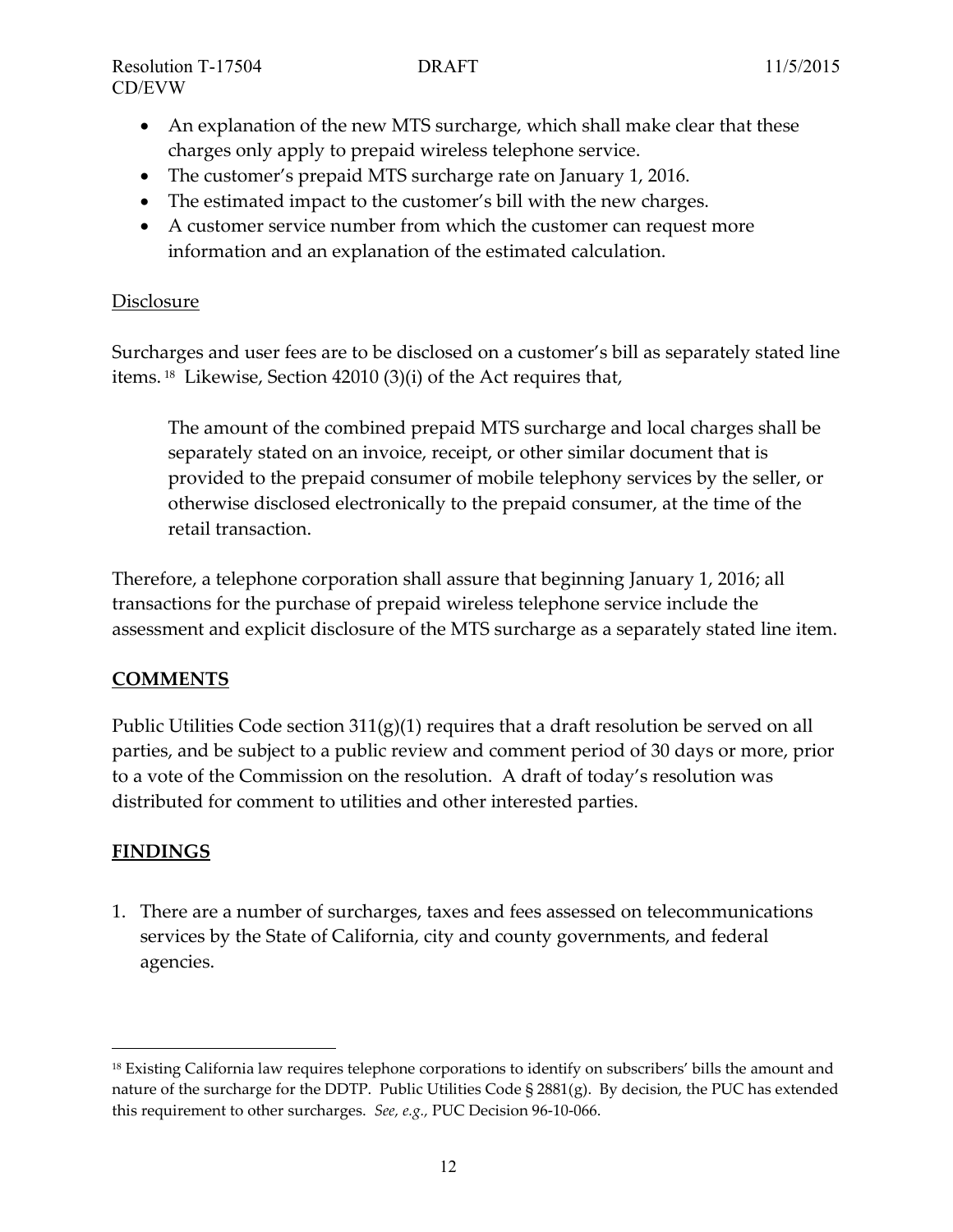- 2. These charges are collected from customers by telecommunications carriers, who then remit these funds as directed to the appropriate authorities.
- 3. The California Public Utilities Commission (Commission or CPUC) is responsible for the administration of the State's Public Purpose Program Surcharges and the California Public Utilities Commission User Fee, with each required to be assessed on intrastate telecommunications services sold in California.
- 4. Assembly Bill 1717 enacted "The Prepaid Mobile Telephony Services Surcharge Collection Act" (The Act) and added Public Utilities Code Section 319.
- 5. The Act becomes effective January 1, 2016, and will remain in effect until January 1, 2020.
- 6. The Act creates an entirely new point-of-sale collection and remittance system for the taxes and fees assessed on prepaid wireless telephone service.
- 7. The Act aggregates the California Public Utilities Commission Public Purpose Program Surcharges, California Public Utilities Commission User Fee, Emergency Telephone Users (911) Surcharge and Local utility user taxes and creates the new Mobile Telephony Service (MTS) surcharge that is required to be imposed on prepaid wireless service in lieu of the individual fees.
- 8. The Commission is required by the Act to calculate the new prepaid MTS surcharge rates which will become effective on January 1, 2016 and calculated annually thereafter.
- 9. The Commission is required to post notice of the proposed rates by October 8, 2015 and to notify the Board of Equalization and Office of Emergency Services of the rates, as well as the method used for calculation.
- 10. The Commission is required to prepare a resolution or other public document to provide public notice and adopt the proposed rates.
- 11. The proposed prepaid MTS surcharge rates are reasonable and reflect the additional costs to the Commission of collection and administration of the MTS surcharge.
- 12. The MTS surcharge and user fee monies from the direct sale of prepaid wireless telephone services are due in accordance with the Commission's surcharge and user fee reporting and remittance rules.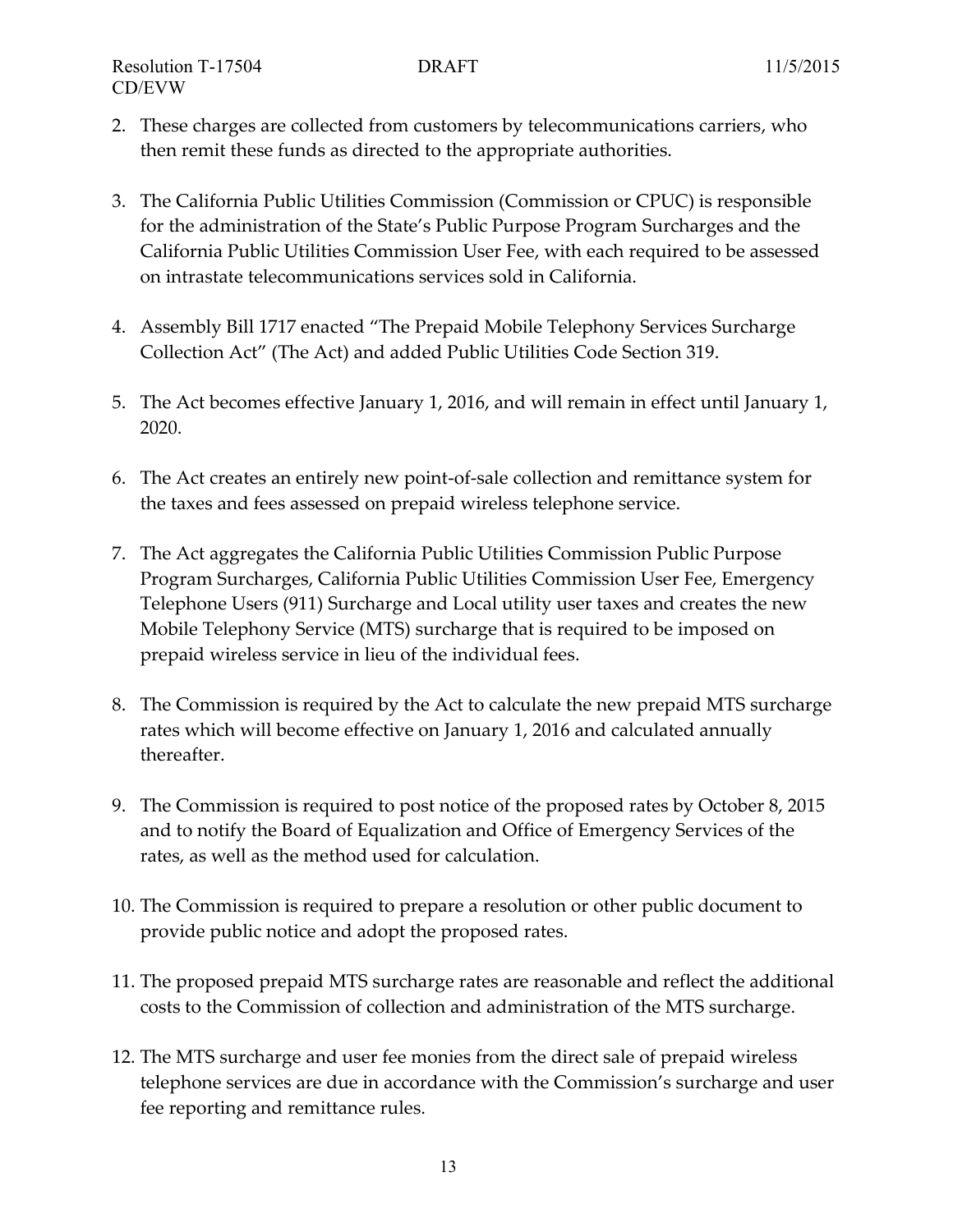- 13. The Act makes explicit the obligations of telephone corporations offering prepaid wireless telephone services to report direct prepaid wireless intrastate revenue subject to surcharge and remit the accompanying surcharges and fees to the Commission.
- 14. Telephone corporations offering prepaid wireless telephone service should provide customer notice of the new MTS surcharge prior to December 1, 2016.
- 15. Beginning January 1, 2016, all transactions for the purchase of prepaid wireless telephone service should include the assessment and explicit disclosure of the MTS surcharge as a separately stated line item.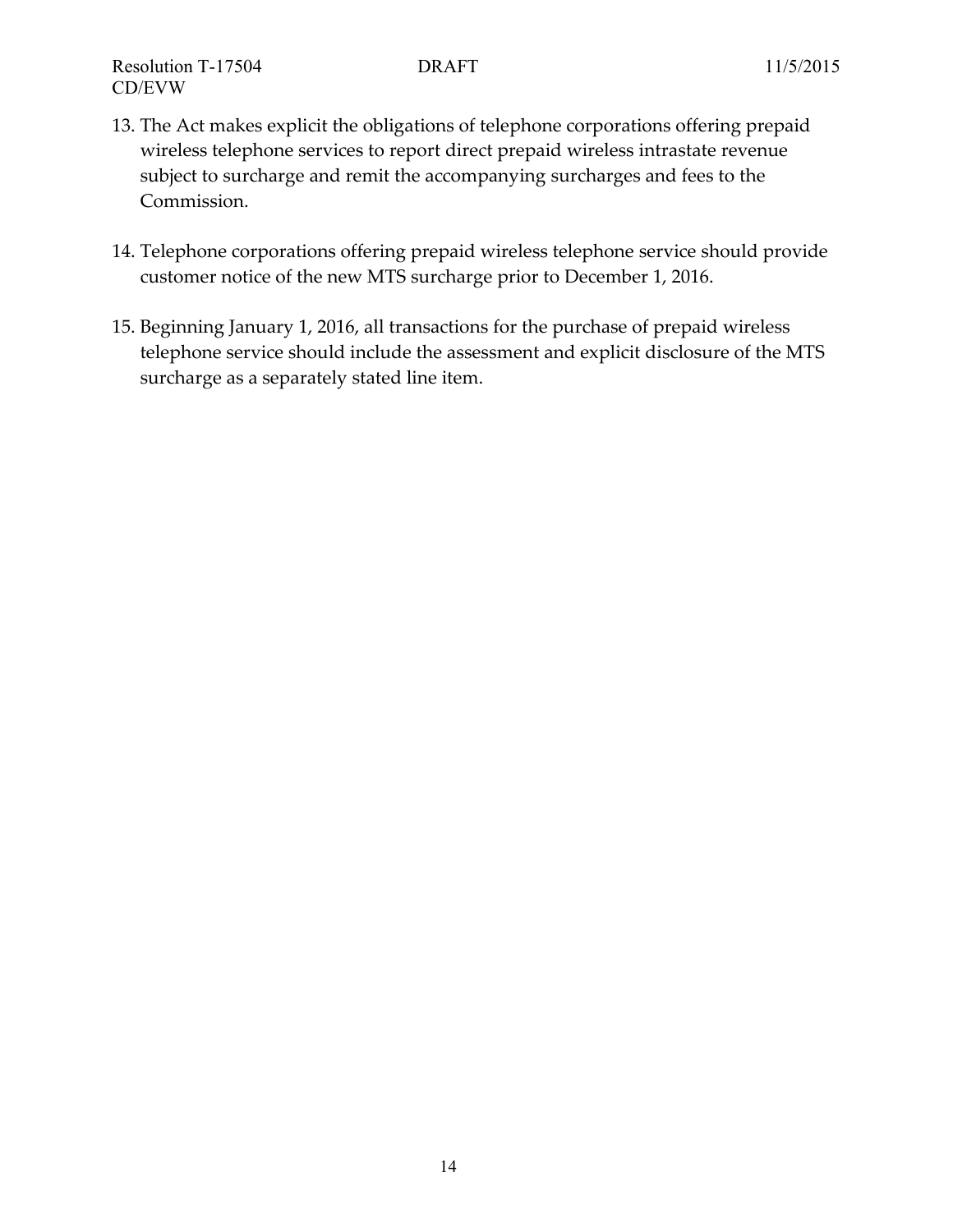# **THERFORE, IT IS ORDERED** that:

- 1. The California Public Utilities Commission's Mobile Telephony Service surcharge rates for 2016, in Appendix A, are adopted and shall become effective January 1, 2016.
- 2. All telephone corporations shall, beginning January 1, 2016, assess the adopted Mobile Telephony Service surcharge on prepaid wireless telephone service revenues subject to surcharge and collected from end-users in California.
- 3. All telephone corporations offering prepaid wireless telephone services shall report prepaid wireless intrastate revenue subject to surcharge and remit the accompanying surcharges and fees as directed by the California Public Utilities Commission.
- 4. All telephone corporations offering prepaid wireless telephone service shall provide customer notice of the new Mobile Telephony Service surcharge on or before December 1, 2015.
- 5. All telephone corporations shall report and remit Mobile Telephony Service surcharge and user fee monies from the direct sale of prepaid wireless telephone services in accordance with the California Public Utilities Commission's surcharge and user fee reporting and remittance rules.
- 6. All telephone corporations shall, beginning January 1, 2016, assure that all transactions for the purchase of prepaid wireless telephone service include the assessment of the Mobile Telephony Service surcharge and shall disclose it as a separately stated line item.

This resolution is effective today.

I certify that the foregoing resolution was duly introduced, passed, and adopted at a conference of the Public Utilities Commission of the State of California held on November 5, 2015, the following Commissioners voting favorable thereon:

> Timothy J. Sullivan Executive Director

\_\_\_\_\_\_\_\_\_\_\_\_\_\_\_\_\_\_\_\_\_\_\_\_\_\_\_\_\_\_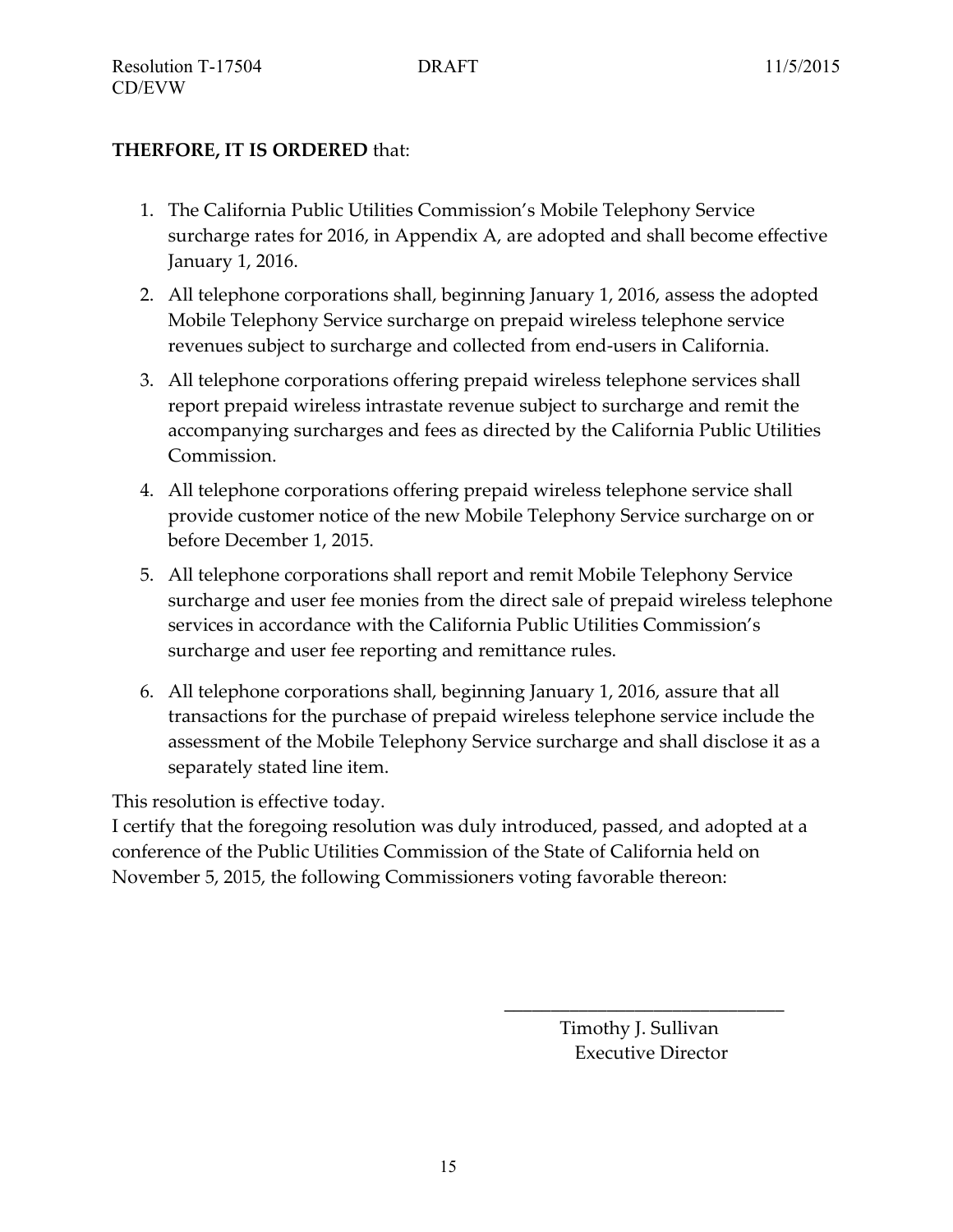Resolution T-17504 CD/EVW

# **Appendix**